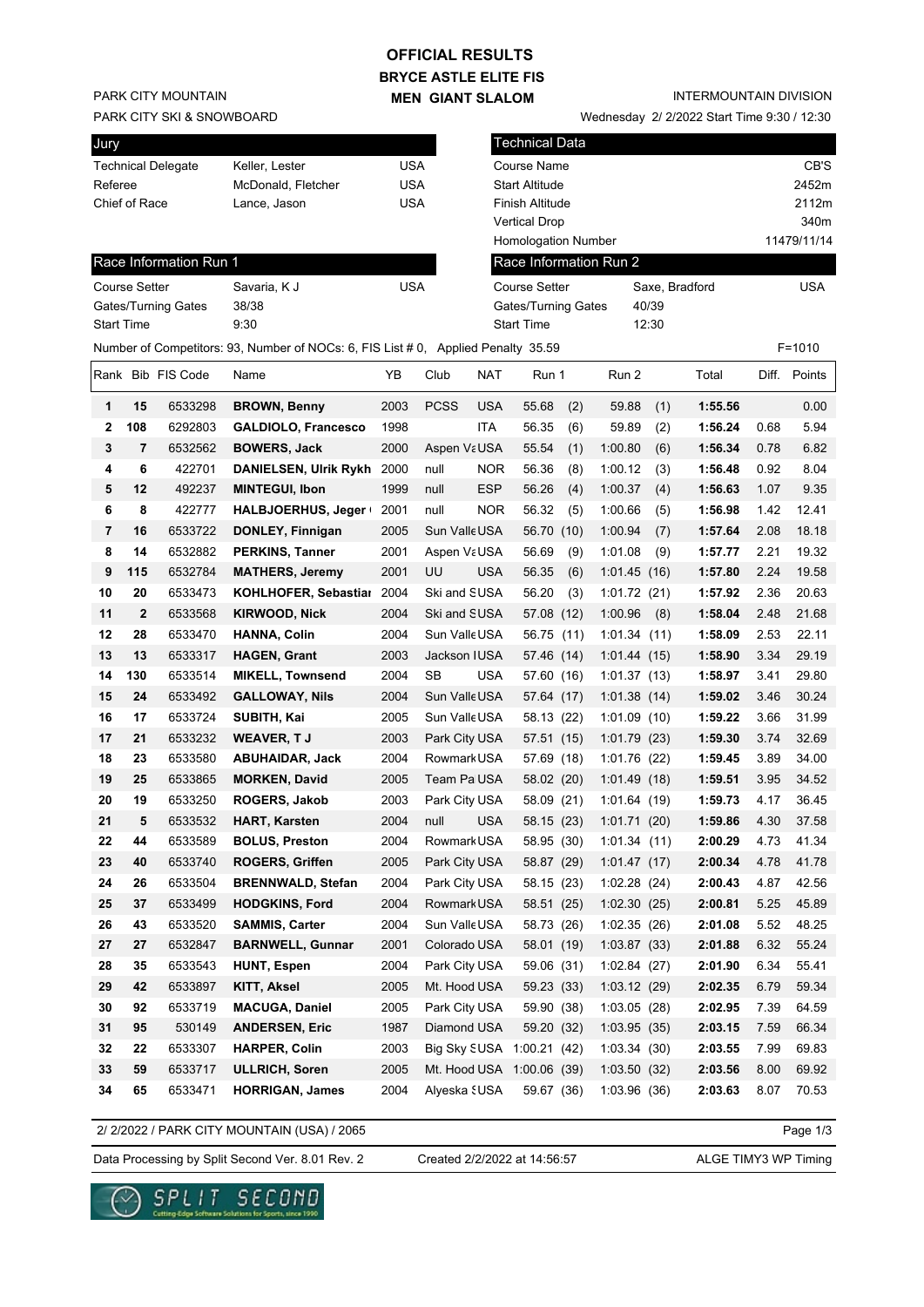## PARK CITY SKI & SNOWBOARD PARK CITY MOUNTAIN

# **BRYCE ASTLE ELITE FIS MEN GIANT SLALOM OFFICIAL RESULTS**

INTERMOUNTAIN DIVISION

| Wednesday 2/ 2/2022 Start Time 9:30 / 12:30 |  |  |  |  |
|---------------------------------------------|--|--|--|--|
|---------------------------------------------|--|--|--|--|

|    |    | Rank Bib FIS Code | Name                      | YB   | NAT<br>Club                | Run 1       | Run 2       | Total                | Diff. | Points       |
|----|----|-------------------|---------------------------|------|----------------------------|-------------|-------------|----------------------|-------|--------------|
| 35 | 32 | 6533519           | <b>GUMINS, Parker</b>     | 2004 | Mammotl USA                | 59.47 (34)  | 1:04.34(38) | 2:03.81              | 8.25  | 72.11        |
| 36 | 58 | 6533508           | <b>HOLDAWAY, Max</b>      | 2004 | Snowbird USA 1:00.51 (46)  |             | 1:03.35(31) | 2:03.86              | 8.30  | 72.54        |
| 37 | 49 | 6533570           | <b>GOODBODY, Stuart</b>   | 2004 | Meadows USA                | 59.81 (37)  | 1:04.17(37) | 2:03.98              | 8.42  | 73.59        |
| 38 | 52 | 6533886           | <b>SANDERS, Atticus</b>   | 2005 | Jackson IUSA 1:00.49 (45)  |             | 1:03.94(34) | 2:04.43              | 8.87  | 77.52        |
| 39 | 30 | 6533488           | STAUDENMAYER, Zack 2004   |      | Sugar BoUSA 1:00.41 (44)   |             | 1:04.57(40) | 2:04.98              | 9.42  | 82.33        |
| 40 | 94 | 6533914           | <b>WILLIAMS, Nate</b>     | 2005 | Snow SuiUSA 1:00.20 (41)   |             | 1:04.79(43) | 2:04.99              | 9.43  | 82.42        |
| 41 | 60 | 6533726           | <b>RENICK, Mason</b>      | 2005 | Ski and SUSA 1:00.58 (48)  |             | 1:04.48(39) | 2:05.06              | 9.50  | 83.03        |
| 42 | 36 | 6533596           | FARWIG, Jake              | 2004 | Mt. Hood USA 1:00.07 (40)  |             | 1:05.00(46) | 2:05.07              | 9.51  | 83.12        |
| 43 | 57 | 6533296           | <b>CHILDRESS, Jack</b>    | 2003 | Jackson IUSA 1:00.57 (47)  |             | 1:04.58(41) | 2:05.15              | 9.59  | 83.82        |
| 44 | 80 | 6533483           | <b>STEARNS, Frank</b>     | 2004 | Rowmark USA 1:00.66 (50)   |             | 1:04.70(42) | 2:05.36              | 9.80  | 85.65        |
| 45 | 53 | 6533472           | <b>ROBERTS, Emmett</b>    | 2004 | Team Pa USA 1:00.87 (55)   |             | 1:04.85(44) | 2:05.72 10.16        |       | 88.80        |
| 46 | 47 | 6533507           | GIACOBAZZI, Luke          | 2004 | Team Pa USA 1:00.81 (53)   |             | 1:04.93(45) | 2:05.74 10.18        |       | 88.97        |
| 47 | 51 | 6533571           | <b>STANDTEINER, Josef</b> | 2004 | Team Pa USA 1:00.75 (51)   |             | 1:05.06(48) | 2:05.81 10.25        |       | 89.59        |
| 48 | 61 | 6533748           | <b>RANTZ, Tyler</b>       | 2005 | Team Pa USA 1:00.61 (49)   |             | 1:05.27(50) | 2:05.88 10.32        |       | 90.20        |
| 49 | 79 | 6533876           | <b>MACK, Declan</b>       | 2005 | Sugar BoUSA 1:01.10 (58)   |             | 1:05.00(46) | 2:06.10 10.54        |       | 92.12        |
| 50 | 50 | 6533558           | <b>LEGARZA, Caedon</b>    | 2004 | Team Pa USA 1:01.04 (56)   |             | 1:05.09(49) | 2:06.13 10.57        |       | 92.38        |
| 51 | 77 | 6533178           | <b>WILKEY, Halston</b>    | 2002 | Sun Valle USA 1:00.78 (52) |             | 1:05.75(53) | 2:06.53 10.97        |       | 95.88        |
| 52 | 34 | 180934            | <b>TILANDER, Nicolas</b>  | 2004 | Sun Valle FIN              | 1:01.10(58) | 1:05.72(52) | 2:06.82 11.26        |       | 98.41        |
| 53 | 70 | 6533810           | JARVIE, Max               | 2005 | Snowbird USA 1:01.76 (61)  |             | 1:05.60(51) | 2:07.36              |       | 11.80 103.13 |
| 54 | 64 | 6533648           | <b>FERGUSON, lain</b>     | 2004 | Mammot USA 1:01.85 (64)    |             | 1:05.80(54) | 2:07.65 12.09 105.67 |       |              |
| 55 | 75 | 6533490           | <b>CULLEN, Robert</b>     | 2004 | Sun Valle USA 1:01.45 (60) |             | 1:06.80(56) | 2:08.25 12.69 110.91 |       |              |
| 56 | 84 | 6533784           | <b>CAMPBELL, Colin</b>    | 2005 | Park City USA 1:02.10 (66) |             | 1:06.53(55) | 2:08.63 13.07 114.23 |       |              |
| 57 | 63 | 6533729           | <b>LINDSEY, Rhett</b>     | 2005 | Team Pa USA 1:02.36 (67)   |             | 1:07.05(57) | 2:09.41 13.85 121.05 |       |              |
| 58 | 74 | 6533912           | <b>MCGEE, Nico</b>        | 2005 | Jackson IUSA 1:01.97 (65)  |             | 1:08.14(62) | 2:10.11 14.55 127.17 |       |              |
| 59 | 82 | 6533553           | <b>DOLLAR, Etienne</b>    | 2004 | Team Pa USA 1:02.70 (69)   |             | 1:07.50(58) | 2:10.20 14.64 127.95 |       |              |
| 60 | 66 | 6533510           | RIXON, Taylor             | 2004 | Sun Valle USA 1:02.53 (68) |             | 1:08.11(61) | 2:10.64 15.08 131.80 |       |              |
| 61 | 73 | 6533314           | <b>MCCOUBREY, Shaw</b>    | 2003 | SVSEF USA 1:03.31 (72)     |             | 1:08.03(59) | 2:11.34 15.78 137.92 |       |              |
| 62 | 93 | 6533891           | <b>MASTERSON, Cody</b>    | 2005 | Sugar BoUSA 1:02.89 (70)   |             | 1:08.49(64) | 2:11.38 15.82 138.27 |       |              |
| 63 | 83 | 6533257           | <b>PAVLICEK, Lucas</b>    | 2003 | Snowbird USA 1:03.62 (73)  |             | 1:08.07(60) | 2:11.69 16.13 140.98 |       |              |
| 64 | 87 | 6533544           | DOBROVINSKY, Alex         | 2003 | Park City USA 1:04.00 (74) |             | 1:08.31(63) | 2:12.31 16.75 146.40 |       |              |
| 65 | 90 | 6533777           | <b>MAYHEW, Brandon</b>    | 2005 | Snowbird USA 1:03.25 (71)  |             | 1:09.45(65) | 2:12.70 17.14 149.80 |       |              |

#### **NOT PERMITTED TO START 1st RUN**

### **DID NOT START 1st RUN: 3 competitors**

| 46 | 6533727 | <b>PRICHARD, Campbell</b>              | 2005 | Rowmark USA        |
|----|---------|----------------------------------------|------|--------------------|
| 9  | 422786  | NAESS, Iver Cornelis W 2001            |      | <b>NOR</b><br>null |
| 10 | 422728  | <b>SMITH, Andreas Unhien 2000</b>      |      | <b>NOR</b><br>null |
|    |         |                                        |      |                    |
|    |         | DID NOT FINISH 1st RUN: 15 competitors |      |                    |
| 91 | 6533917 | <b>KLING, Henry</b>                    | 2005 | Mt. Hood USA       |
| 89 | 6533813 | <b>PETERSON, Aidan</b>                 | 2005 | Team Pa USA        |
| 88 | 6533786 | LACKEY, Jack                           | 2005 | Mammotl USA        |
| 81 | 6533809 | <b>BROWN, Oscar</b>                    | 2005 | Snowbird USA       |
| 76 | 6533495 | <b>KARLEN, Bjorn</b>                   | 2004 | Snowbird USA       |
|    |         |                                        |      |                    |

## 2/ 2/2022 / PARK CITY MOUNTAIN (USA) / 2065

Data Processing by Split Second Ver. 8.01 Rev. 2 Created 2/2/2022 at 14:56:57 ALGE TIMY3 WP Timing

Created 2/2/2022 at 14:56:57

Page 2/3